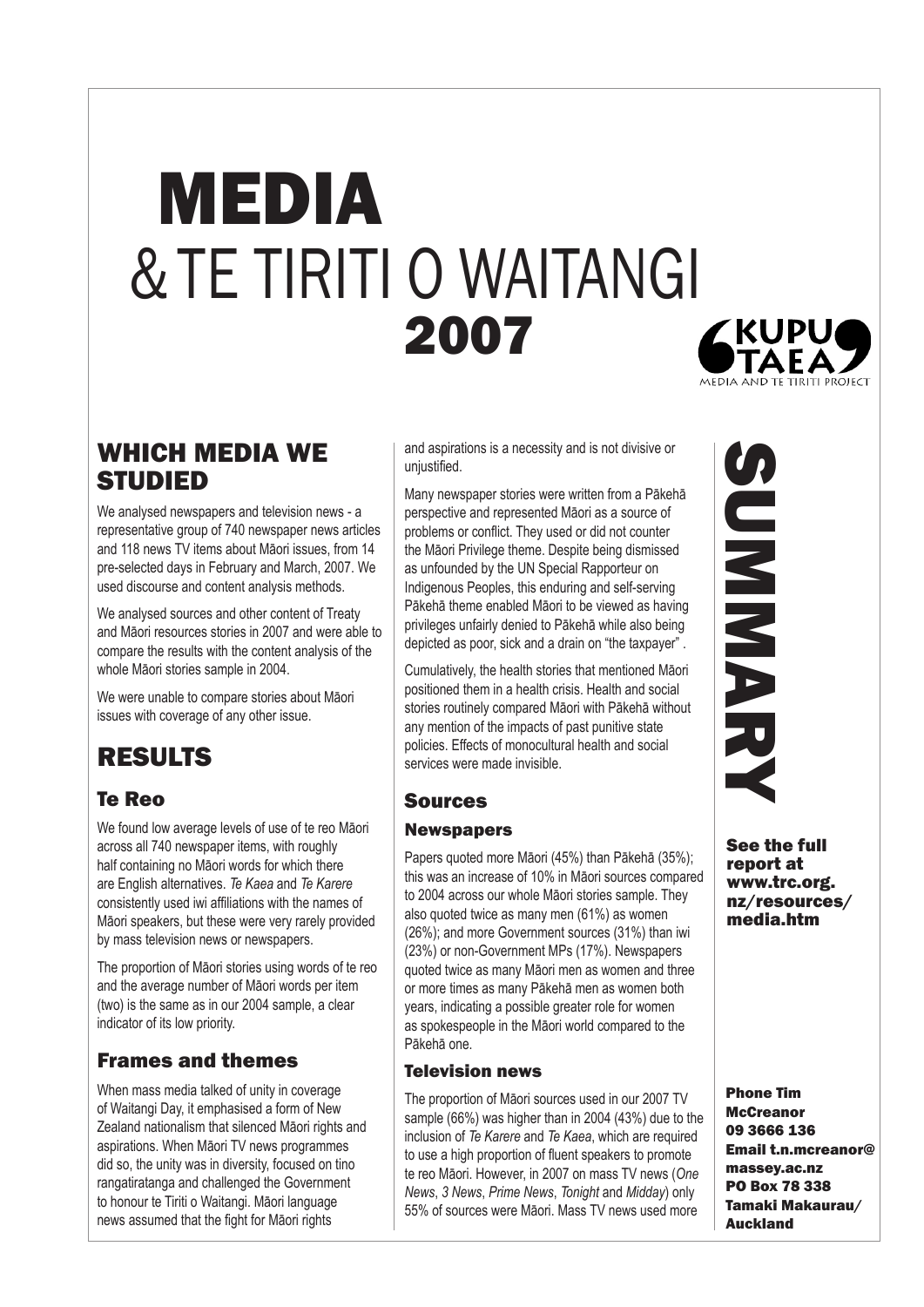than three times as many male as female sources, compared to Māori programmes, where women made up nearly half the sources. Mass TV news programmes relied heavily on Government sources and used only a small proportion of iwi sources, while the opposite was true of *Te Kaea* and *Te Karere*.

*Te Kaea* and *Te Karere* let sources speak for up to three times as long as the mass news programmes.

#### "Good" and "bad"news

The balance between these categories in 2007 was much more weighted to neutral items in newspapers and "good" news items in TV than in 2004, when there were more "bad" news items. This may reflect differences between the Treaty and resource items and all Māori stories. In 2007 TV coverage, the greater proportion of "good" news stories is likely to reflect the specialist Māori coverage now available.

In both years, newspaper items from NZPA and stablemate publications included a much higher proportion rated as "bad" news compared with stories written by the newspaper's own staff. This indicates that the sub-editors who select these items consistently rate stories that are bad news for or about Māori as more newsworthy than "good" news. This is disturbing, given owners' moves towards increased media centralisation.

#### **Conflict**

A majority (57%) of newspaper Treaty and Māori resources items focused on a conflict or disagreement. Stories from NZPA and other newspapers were more likely (68%) to represent conflict or disagreement than stories generated by the paper's own reporters (49%). Most of the conflict depicted (66%) was between Māori and Pākehā.

Television items were more evenly divided between those containing conflict (54%) and those without (45%). When conflict was part of news stories, it was overwhelmingly between Māori and non-Māori (80%).

#### Silences

Mass media items continued to provide little or no background explanation or context about the Treaty or Māori issues. The absence of links between current issues and their colonial origins supports status quo understandings of Māori/Pākehā relations.

A range of issues and initiatives appeared on Māori news that received little or no attention in the mass media.

#### Meanings for media audiences

Both Māori and non-Māori focus group members experienced mass media representations as unbalanced, decontextualised, negative and frequently depicting Māori as extreme or threatening. The effects were seen as damaging to Māori health and wellbeing, and reinforcing of negative Pākehā perceptions of Māori.

The focus groups and research indicate ways in which media representations of Māori and te Tiriti affect people's lives and health. Māori focus group members regularly faced hostile reactions at work from Pākehā workmates that were directly related to negative media depictions of Māori and Treaty issues.

Māori members strongly appreciated accurate use of te reo Māori by mass media, and non-Māori focus group members also wanted to hear and see more of the language in the news.

## Aspects of balance

The terms "radical" and "activist" were overwhelming applied to Māori in newspapers, and used largely by journalists rather than in quotes. The imbalance in these terms indicates an overall conservative viewpoint on Māori resource issues and a lack of alternative frames for these stories.

#### Differences between mass and Māori TV news

Values, concepts and worldviews expressed on Māori language television included honouring tupuna, mokopuna and whanaungatanga; these concepts were generally absent from mass media. Māori language TV also frequently expressed the importance of understanding te Tiriti and indigenous rights locally and globally, and coverage recognised the effects of colonisation on issues.

*Te Kaea* and *Te Karere* used fewer politicians as sources and gave them less airtime than mass TV news. The Māori sources were often people rarely seen on mass TV news. In contrast to mass media television, *Te Kaea* and *Te Karere* almost always provided the iwi affiliations of sources.

*Te Kaea* sources spoke on average for one and a half times as long as mass TV sources, while *Te Karere* gave sources three times as long to speak on average. They also used a much higher proportion of Māori and iwi sources than mass TV news, and a higher proportion of Māori female sources. Combined with their less confrontational interviewing style and less sensational approach, they mount a major challenge to the monocultural news values so long espoused as universal by mass TV news programmes.

**The Treaty** is] a living and evolving document that was never intended to fossilise into the status quo but was intended ... for constructive and ongoing engagement

Augie Fleras and Paul Spoonley, *Recalling Aotearoa: Indigenous politics and ethnic relations in New Zealand*, Oxford University Press, Auckland, 1999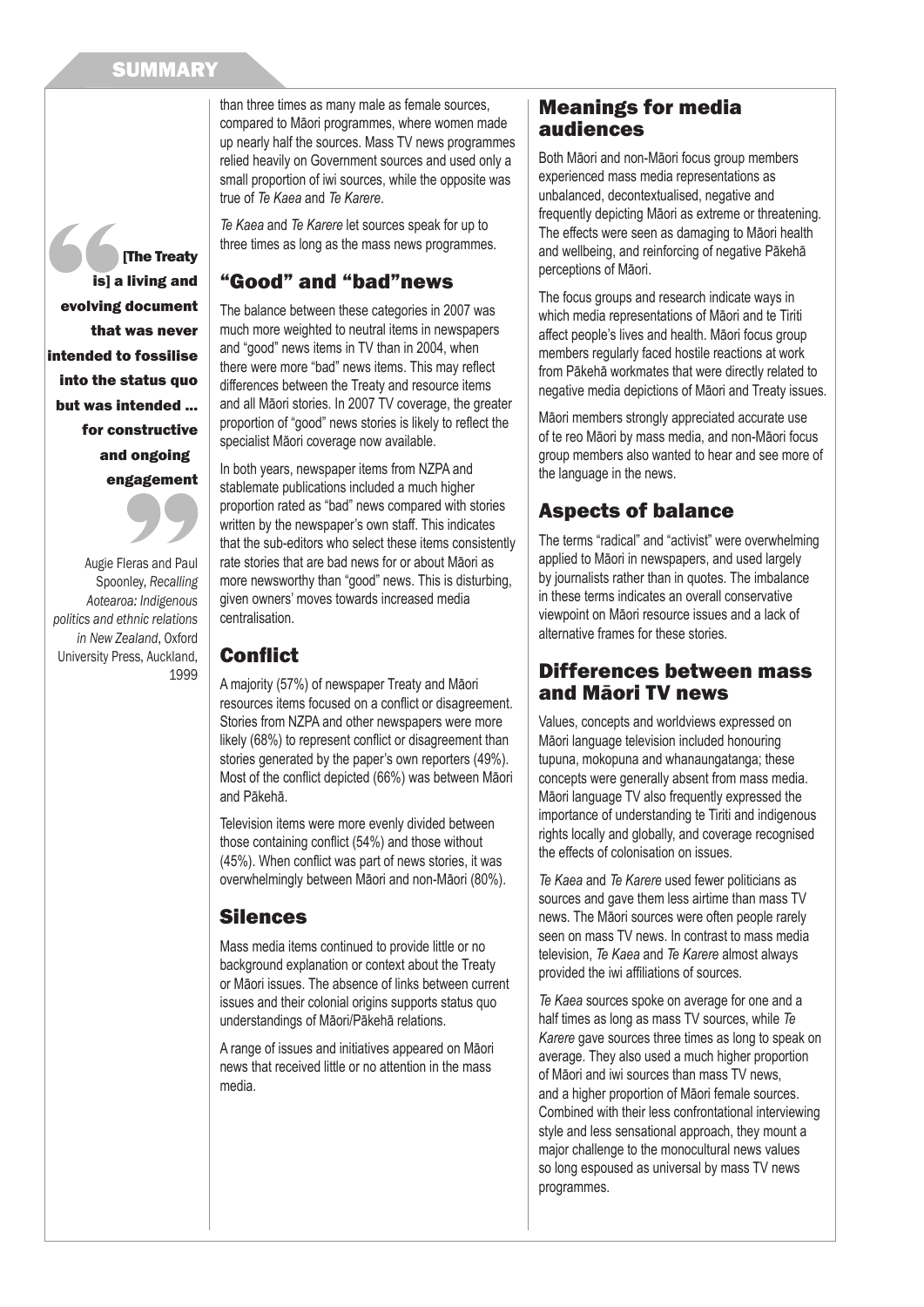## **Training**

As with our 2004 sample, many of the items point to a need for ongoing in-service training for journalists, and more rigorous discussion among journalists, and between the media and its audiences, about coverage of Māori issues. Another major issue is the ongoing need for more Māori journalists in mass media.

#### Checklist for media consumers

To support direct action by media consumers about poor media representations of Māori, we have produced a Media Consumers' Checklist (see www. trc.org.nz/resources/media.htm), about which we welcome feedback. It will remain a work in progress. We also look forward to working with media on a checklist for journalists as well as public journalism projects about Māori issues.

## What media workers can do

 $\triangleright$  Avoid using the anti-Māori themes identified in this research in stories, headlines or teasers; if a source uses them, ensure another source comments, otherwise your story will support those themes whether or not that is what you intended.

 $\triangleright$  Ensure that story frames include Māori, rather than excluding them from groupings such as taxpayers, the public or New Zealanders.

 $\triangleright$  Acknowledge Pākehā officials and concepts where appropriate; for example, by using "Pākehā history" instead of "our history" or "Pākehā MPs" when you talk about "Māori MPs".

 $\triangleright$  Be pro-active about using te reo Māori terms; report the iwi affiliations of Māori interviewees.

 $\triangleright$  Avoid labels such as "radical" or "activist" for Māori, or use them equally for "radical" Pākehā groups or ideas.

 $\triangleright$  Explain the relevant Treaty clause or the background to a resources dispute; audiences are largely unfamiliar with what the Treaty says.

 $\triangleright$  Take a long term view of history - think of Māori perspectives about an issue before deciding what is newsworthy. For example, a Māori contact may consider the spiritual value of a river the key issue rather than just "pollution."

 $\triangleright$  Avoid "dial-a-Māori" sources and seek out more iwi or hapū sources for stories.

 $\triangleright$  Ensure that stories explain the context of past discrimination and colonisation behind stories about Māori health, education or social issues, as well as Māori efforts in the area; avoid repeatedly depicting Māori failure.

 $\triangleright$  Avoid using the terms "race" or "race relations"; they are pseudo-biological terms commonly and inaccurately used to refer to ethnicity or cultural differences.

#### What media outlets can do

 $\triangleright$  Develop programmes to encourage staff, readers and audiences to use and understand more te reo Māori.

Be pro-active about newsroom diversity; institute recruitment programmes and scholarships for Māori journalists.  $\triangleright$ 

Require all those who apply for journalism jobs to have accurate pronounciation and use of Māori words, a basic knowledge of the Treaty and how to behave in Māori settings.  $\triangleright$ 

# **METHOD**

We selected our newspaper and television items ahead of time, for a randomly-chosen constructed week. during February and March 2007. The selected days were:

Sunday 11/2, 11/3; Monday 19/2, 12/3; Tuesday 6/2, 27/3; Wednesday 7/2, 14/3; Thursday 1/3, 8/3; Friday 9/2, 23/3; Saturday 3/2 AND 17/3.

We searched for the following key words and phrases:

- $\triangleright$  Treaty of Waitangi/te Tiriti o Waitangi
- $\triangleright$  Māori-Pākehā relations
- $\triangleright$  Disparities between Māori and non-Māori/

mainstream

- $\triangleright$  Sovereignty
- $\triangleright$  Land Rights
- $\triangleright$  Foreshore and seabed
- Waitangi Tribunal
- $\triangleright$  Māori development
- Constitutional change  $\triangleright$
- $\triangleright$  lwi/hapū/whānau
- $\triangleright$  Māori health.

# The items we **COLLECTED**

#### Māori stories sample

Items were defined as Māori stories if they focused on –

- $\triangleright$  Treaty of Waitangi issues or Waitangi Day
- $\triangleright$  Māori control of resources
- $\triangleright$  Legislation and protest about this
- $\triangleright$  Māori arts, cultural and religious activities including visual displays of Māori culture
- Māori health and education  $\sim$
- $\triangleright$  Iwi and other Māori organisational and business activity
- $\triangleright$  Māori involvement in political processes
- $\triangleright$  The history of Māori occupation
- $\triangleright$  Historical or current relations between Māori and Pākehā
- The socio-economic status of Māori  $\triangleright$
- $\triangleright$  Individual Māori in conjunction with one or more of the above criteria.

 The *New Zealand Herald*  took a strong line in promoting settlers' claims to land but was not politically aligned.

Karl du Fresne (ed.) *The right to know: News media freedom in New Zealand*, Newspaper Publishers Association, Wellington, 2005.